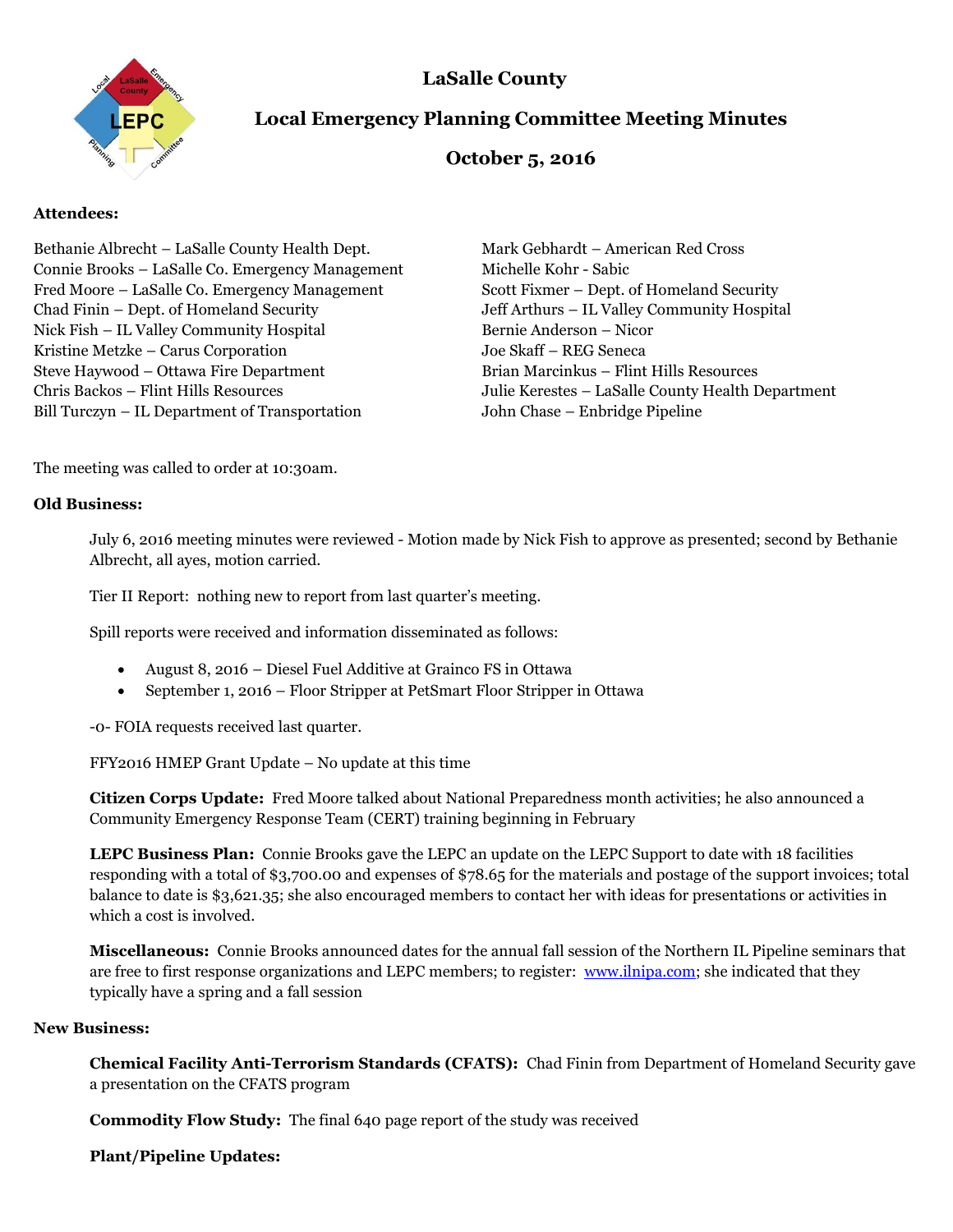Michelle Kohr @ Sabic: No environmental issues; 1 recordable; otherwise good

Bernie Anderson @ Nicor: Nothing new; ready for winter; Southern Company is interested in participating in drills/exercises

Kristine Metzke @ Carus: 1<sup>st</sup> Responder Team is officially licensed as Emergency Medical Responders in IL; after 60 hours of training, 23 Carus employees have been accepted into the IL Dept. of Public Health's Emergency Medical Responder System; the Carus team is recognized as 1 of 8 non-transport emergency response departments in the Illinois Valley, according to Nick fish, EMS & Disaster Coordinator for Illinois Valley Community Hospital; Friday, August 5th at approx.. 8:15am there was a hot oil fire at Carus with LaSalle Fire Department onsite within a couple of minutes of the call, fire was quickly extinguished by 8:45am but Fire Dept. personnel remained on site for monitoring, preliminary cause of the fire was a sudden, significant breach of a heart transfer coil; 2 recordables; RCMS: 2013/ISO 9001: 2008 recertification audits week of October 17<sup>th</sup>; Semi-Annual fall outage scheduled for week of November 7<sup>th</sup>; LaSalle job postings Driver, Fill-in Field Operator

Joe Skaff @ REG-Seneca: 291 days since last OSHA recordable; 1050 days since last lost time accident; no environmental issues to report; production looks good

Brian Marcinkus @ FHR: **Safety -** no OSHA recordable injuries at the site over the last 90 days. In addition, there has been only one recordable in the last 6 months where an employee reinjured a surgically repaired shoulder opening a valve that requires very little force. We credit much of the improvement to our roll-out of a new behavior based safety program, called Safe Start. This program helps individual's self-trigger on four states that potentially lead to someone putting themselves at risk. The states are Rushing, Frustration, Fatigue and Complacency. One of these states are triggered it can lead to a critical error (eyes not on task, mind not on task, line-of-fire or balance/traction/grip which increases the risk of an injury. There was quite a bit of all employee training to roll this out, and since the initial roll-out the Steering Team has been focused on keeping it fresh, and current with our employees; **Environmental - o**verall environmental performance has been solid. However, we recently had a couple of air permit deviations where we had two manual valves in series failed allowing a small quantity of pentane emissions (approximately 2 pounds of pentane per event) to bypass our control device. These deviations will be reported to the IEPA within the 30 day time frame as required by our permit; **Business - a**fter an unusually slow start to the summer, sales have been extremely robust in August and September and we expect higher than normal demand in October and November before the traditional construction markets in the northern half of the country to begin slowing down. We are developing our inventory strategies for 2017 to determine how much we will build prior to construction season picking back up in the Spring; **Plant in General** - most of our key positions have been filled, and we are getting our new employees up to speed. We still have one opening for a packaging operator that we expect to fill shortly, and we anticipate several openings after the first of the year with a handful of our employees indicating retirement plans starting in mid-2017 through the end of next year. If you know people that are interested in FHR, direct them to FHR.com and go to the careers section. It is possible to set-up a profile that will alert you to the fact that jobs have been posted. Next year: we expect to be hiring maintenance mechanics and operators.

**Hazardous Materials Emergency Operations Plan (EOP) Annex:** Fred Moore will begin the process of reviewing and updating the Hazardous Materials Annex to the County EOP; in the past there have been a few members of the LEPC assist in that process and it was mentioned no more than three (3), any current LEPC member interested in assisting with that can contact Fred Moore at  $\overline{f}$  moore@lasallecounty.org

**2017 LEPC Meeting Dates/Times:** Based on results from Doodle Survey that was conducted to move LEPC meeting dates & times for next year, there was a tie between the first Tuesday at 11:00am and first Thursday at 1:30pm, the group discussed and voted on first Tuesday at 11:00am; 2017 LEPC meeting dates are: 01/03/2017, 04/04/2017, 07/11/2017, 10/03/2017 at 11:00am at the EMA office.

#### **Public Comment:**

No members of the general public in attendance

#### **Adjournment:**